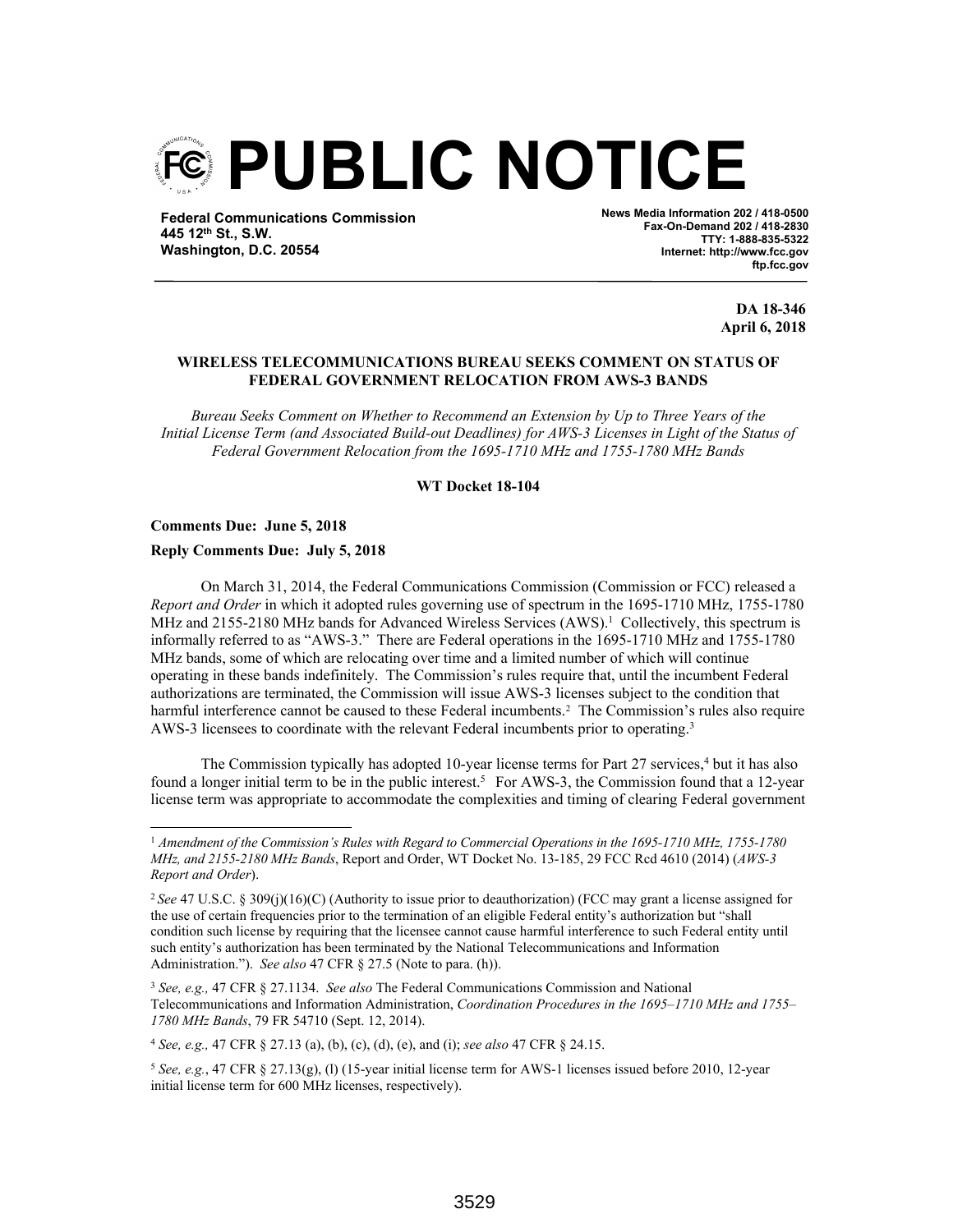operations.<sup>6</sup> The Commission also directed the Wireless Telecommunications Bureau (Bureau or WTB), however, to solicit comment in the third year following the initial licensing of the AWS-3 spectrum for the purpose of making a recommendation to the Commission about whether an extension of the initial license term (and associated build-out deadlines)<sup>7</sup> by up to 3 years is warranted in light of the status of government relocation.<sup>8</sup>

Accordingly, in accordance with the Commission's directive, the Bureau hereby seeks comment on the following:

- 1. Is an extension of the initial license term (and associated build-out deadlines) warranted for all AWS-3 licenses granted to date, in light of the status of Federal government relocation? Alternatively, is an extension warranted only for the earliest-issued licenses, such as those issued in 2015 and 2016?<sup>9</sup>
- 2. If a blanket extension for all AWS-3 licenses is not appropriate, is an extension warranted for AWS-3 licenses in specific geographical area(s) or spectrum band(s) (1695-1710 MHz or 1755- 1780 MHz or specific blocks therein) in light of the status of Federal relocation?
- 3. If an extension is warranted, how long should it be? Commenters should bear in mind the Commission's previous indication that it would consider extensions up to 3 years, if appropriate.

The comments received in response to this *Public Notice* will inform the Bureau's recommendation to the Commission about whether an extension of the initial license term (and associated build-out deadlines) by up to 3 years is warranted in light of the status of Federal government relocation from the 1695-1710 MHz and 1755-1780 MHz bands.<sup>10</sup>

## **Procedural Matters**

Pursuant to sections 1.415 and 1.419 of the Commission's rules,<sup>11</sup> interested parties may file comments and reply comments on or before the dates indicated on the first page of this document. Comments may be filed using the Commission's Electronic Comment Filing System (ECFS).<sup>12</sup> When filing comments, please reference the docket number near the top of the first page of this public notice.

- *Electronic Filers*: Comments may be filed electronically using the Internet by accessing the ECFS: https://www.fcc.gov/ecfs/filings.
- *Paper Filers*: Parties who choose to file by paper must file an original and one copy of each filing. If more than one docket or rulemaking number appears in the captions of this proceeding, filers must submit two additional copies for each additional docket or rulemaking number.

<sup>6</sup> *See AWS-3 Report and Order,* 29 FCC Rcd at 4658 para. 132. *See also* 47 CFR § 27.13(k) (AWS-3 licenses will have a term not to exceed twelve (12) years from the date of issuance and ten (10) years from the date of any subsequent license renewal).

<sup>7</sup> *See* 47 CFR § 27.14(s).

<sup>8</sup> *See AWS-3 Report and Order,* 29 FCC Rcd at 4658 para. 132.

<sup>9</sup> WTB granted a total of 1414 initial AWS-3 licenses: 1153 in 2015, 233 in 2016, and 28 licenses in 2018.

<sup>10</sup> *See AWS-3 Report and Order,* 29 FCC Rcd at 4658 para. 132.

<sup>11</sup> *See* 47 CFR §§ 1.415, 1.419.

<sup>12</sup> *See Electronic Filing of Documents in Rulemaking Proceedings*, 63 FR 24121 (1998).